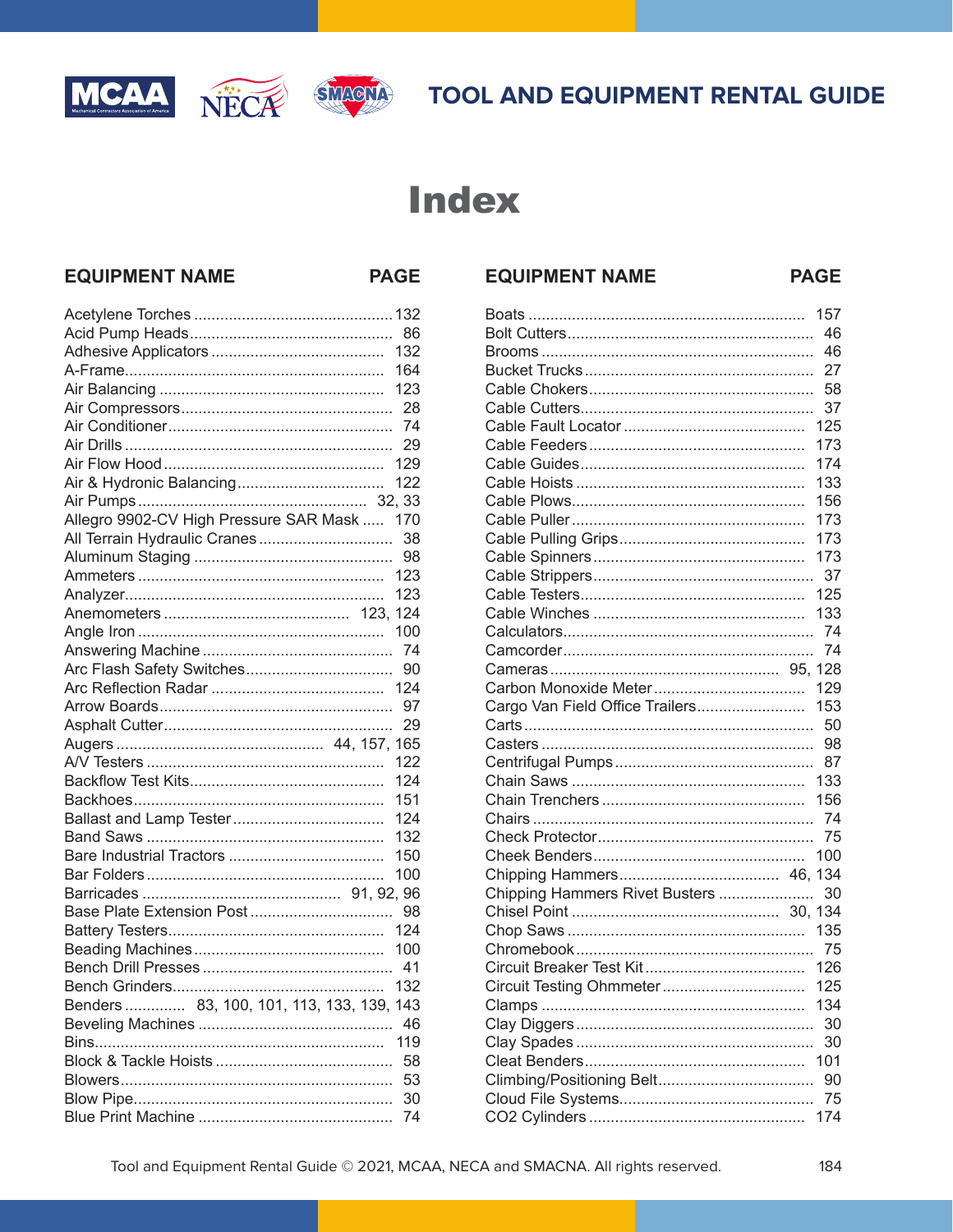## **EQUIPMENT NAME PAGE**

|                                                         | 174 |
|---------------------------------------------------------|-----|
|                                                         | 75  |
|                                                         | 58  |
|                                                         | 83  |
|                                                         | 59  |
| Combination Rotary Machines                             | 101 |
| Computerized Plasma Cutting Systems                     | 166 |
|                                                         | 75  |
|                                                         | 75  |
|                                                         | 157 |
|                                                         | 134 |
|                                                         | 119 |
| Continuous Production Drills-Hand Held                  | 41  |
| Conveyor Double Bucket Elevator                         | 47  |
|                                                         |     |
|                                                         | 79  |
|                                                         | 76  |
| Copper Cleaning & Prep Machine                          | 47  |
|                                                         | 41  |
|                                                         | 135 |
| Cranes For Truck Mounting                               | 39  |
| Crawler Mounted Cable Plows                             | 156 |
| Crawler Mounted Chain Trenchers                         | 156 |
| Crawler Mounted Lattice Boom Cranes                     | 39  |
| Crimping/Beading Machines                               | 101 |
|                                                         | 65  |
| <b>Cushion Tire Sit-Down Rider Electric Lift Trucks</b> |     |
|                                                         | 81  |
|                                                         | 135 |
|                                                         | 135 |
|                                                         |     |
|                                                         | 47  |
|                                                         | 65  |
|                                                         | 125 |
|                                                         | 125 |
|                                                         |     |
|                                                         | 41  |
|                                                         | 42  |
|                                                         | 86  |
|                                                         | 86  |
|                                                         | 136 |
|                                                         | 157 |
| Digging And Tamping Bars                                | 136 |
|                                                         | 120 |
| Digital Low Resistance Ohmmeters (Ductors)              | 125 |
|                                                         | 126 |
| Distance Measuring Instrument                           | 126 |
|                                                         | 65  |
|                                                         | 47  |
|                                                         | 76  |
|                                                         |     |

| Drinking Water Containers                                   |  | 47  |
|-------------------------------------------------------------|--|-----|
| Drophead Ratchet Threaders                                  |  | 34  |
|                                                             |  | 59  |
| Dual Band Test Transmitter                                  |  | 126 |
| Dual Cylinder Vertical Shoring Equipment                    |  | 114 |
|                                                             |  | 59  |
|                                                             |  | 126 |
| Duct Video Inspection Cameras                               |  | 34  |
|                                                             |  | 162 |
|                                                             |  | 153 |
|                                                             |  | 126 |
|                                                             |  | 90  |
|                                                             |  | 126 |
|                                                             |  | 126 |
|                                                             |  | 59  |
|                                                             |  |     |
| Electric Circular Hand Saws                                 |  | 136 |
|                                                             |  | 42  |
| Electric Impact Wrenches                                    |  | 136 |
| Electric Self-Propelled Articulating Aerial Lifts           |  | 25  |
| Electric Self Propelled Scissor Lifts                       |  | 25  |
| Electric Self Prop Telescopic Boom Aerial Lifts             |  | 25  |
|                                                             |  | 126 |
|                                                             |  | 174 |
|                                                             |  | 152 |
|                                                             |  | 77  |
| Ethernet Wire Mapping Tester                                |  | 128 |
|                                                             |  | 137 |
|                                                             |  | 47  |
|                                                             |  | 90  |
|                                                             |  |     |
|                                                             |  |     |
| Fasteners, Powder Actuated                                  |  | 137 |
|                                                             |  | 125 |
|                                                             |  |     |
|                                                             |  | 34  |
| Fiberglass Duct Grooving Machines                           |  | 102 |
|                                                             |  | 174 |
|                                                             |  | 45  |
|                                                             |  | 34  |
| Fiber Optic Stripping Tools<br>Fiber Optic Termination Kits |  | 35  |
|                                                             |  |     |
|                                                             |  |     |
|                                                             |  | 76  |
|                                                             |  | 87  |
|                                                             |  | 90  |
|                                                             |  | 91  |
|                                                             |  | 35  |
|                                                             |  | 108 |

**EQUIPMENT NAME PAGE**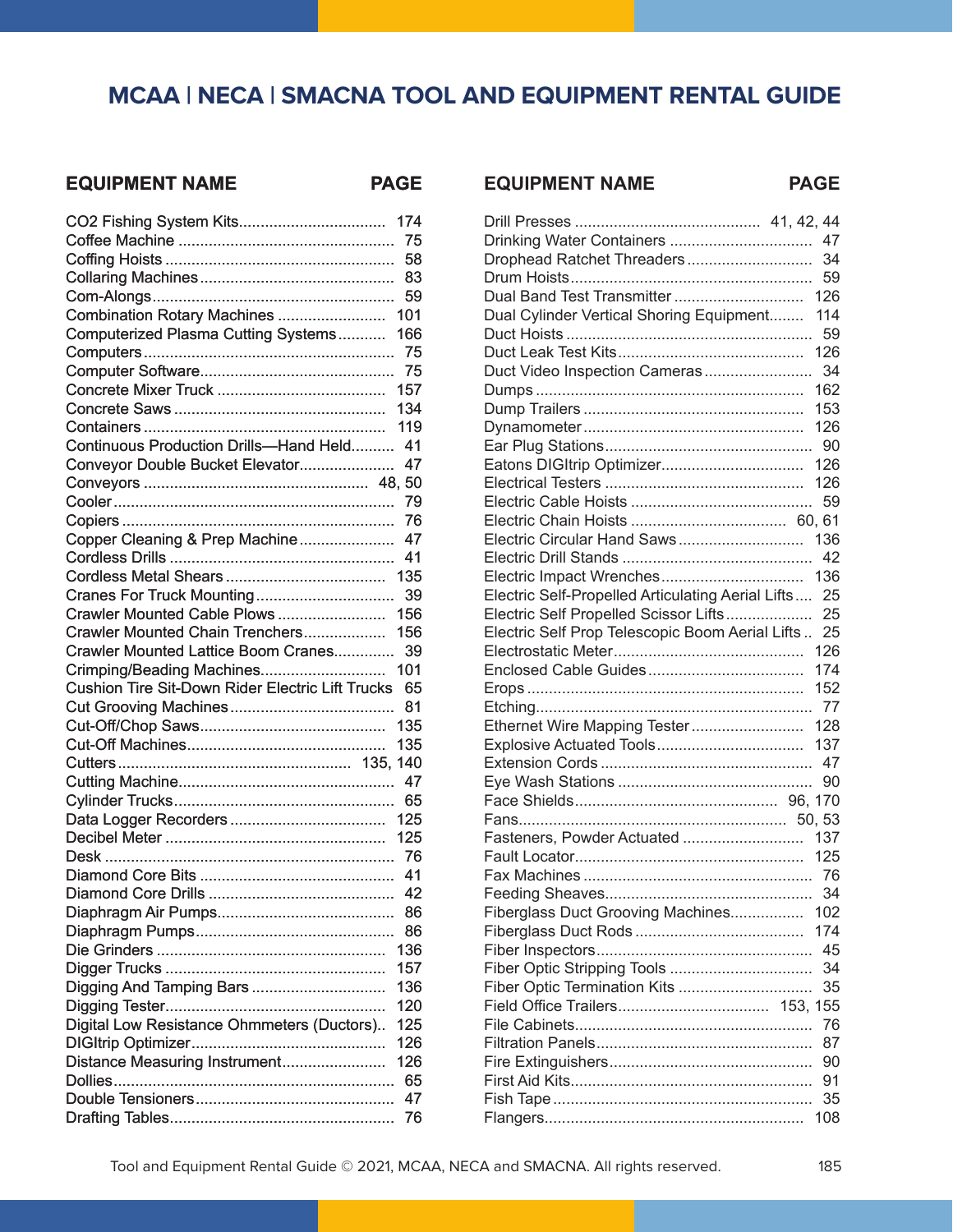### **EQUIPMENT NAME PAGE**

|                                           | 83  |
|-------------------------------------------|-----|
|                                           | 91  |
|                                           | 158 |
|                                           | 64  |
|                                           | 42  |
|                                           | 77  |
|                                           | 103 |
| Forced Air Space Heaters                  | 56  |
|                                           | 65  |
|                                           | 98  |
|                                           | 153 |
|                                           | 137 |
|                                           | 137 |
|                                           | 170 |
|                                           | 45  |
|                                           | 137 |
|                                           | 60  |
|                                           | 103 |
|                                           | 48  |
|                                           | 91  |
|                                           | 128 |
|                                           | 35  |
| General Purpose Portable Belt Conveyors   | 48  |
|                                           |     |
|                                           | 128 |
|                                           |     |
|                                           |     |
|                                           |     |
| Glyder Sliding Beam Anchors               | 138 |
| Gravity Skate Wheel Conveyors             | 48  |
|                                           | 30  |
|                                           |     |
|                                           | 30  |
|                                           | 102 |
|                                           | 127 |
|                                           | 95  |
|                                           | 57  |
| Guardrail Post Driver/Augers              | 157 |
|                                           | 99  |
|                                           | 91  |
|                                           |     |
|                                           |     |
|                                           | 128 |
|                                           |     |
|                                           |     |
| Hand-Held/Hand Truck Mounted Scabblers 31 |     |
| Hand-Held Pavement Breakers               | 31  |
|                                           | 33  |
|                                           |     |
|                                           |     |

|  |  | <b>EQUIPMENT NAME</b> |
|--|--|-----------------------|
|--|--|-----------------------|

**PAGE** 

| Hand Held Vibratory Plate Compactors               | 33  |
|----------------------------------------------------|-----|
|                                                    | 60  |
|                                                    | 105 |
|                                                    | 66  |
|                                                    | 91  |
|                                                    |     |
|                                                    | 138 |
| Heavy Duty Centrifugal Pumps                       | 87  |
| Heavy Duty Electric Chain Hoists                   | 60  |
| High Pressure/Oil Fired Space Heaters              | 57  |
|                                                    | 66  |
|                                                    | 129 |
|                                                    |     |
|                                                    | 139 |
|                                                    |     |
|                                                    | 174 |
|                                                    | 44  |
|                                                    | 139 |
|                                                    |     |
|                                                    | 44  |
|                                                    | 105 |
| Hydraulic Pumps (Power Units)                      | 88  |
|                                                    | 39  |
|                                                    | 122 |
|                                                    | 129 |
| I.C. Cushion Tire Lift Trucks                      | 66  |
| I.C. Pneumatic Tire Lift Trucks                    | 67  |
| I.C. Self-Propelled Articulating Boom Aerial Lifts | 26  |
| I.C. Self Propelled Scissor Lifts                  | 25  |
| I.C. Self Propelled Telescopic Boom Aerial Lifts.  | 26  |
|                                                    | 146 |
|                                                    | 128 |
|                                                    | 78  |
|                                                    | 27  |
|                                                    | 140 |
|                                                    | 140 |
| Insulation Fastening Hammers                       | 141 |
|                                                    | 120 |
|                                                    | 75  |
|                                                    | 79  |
|                                                    | 106 |
|                                                    | 43  |
| 141.175                                            |     |
| Jig/Reciprocating Hand Saws                        | 142 |
|                                                    | 77  |
|                                                    | 35  |
|                                                    | 77  |
|                                                    | 48  |
|                                                    | 124 |
|                                                    |     |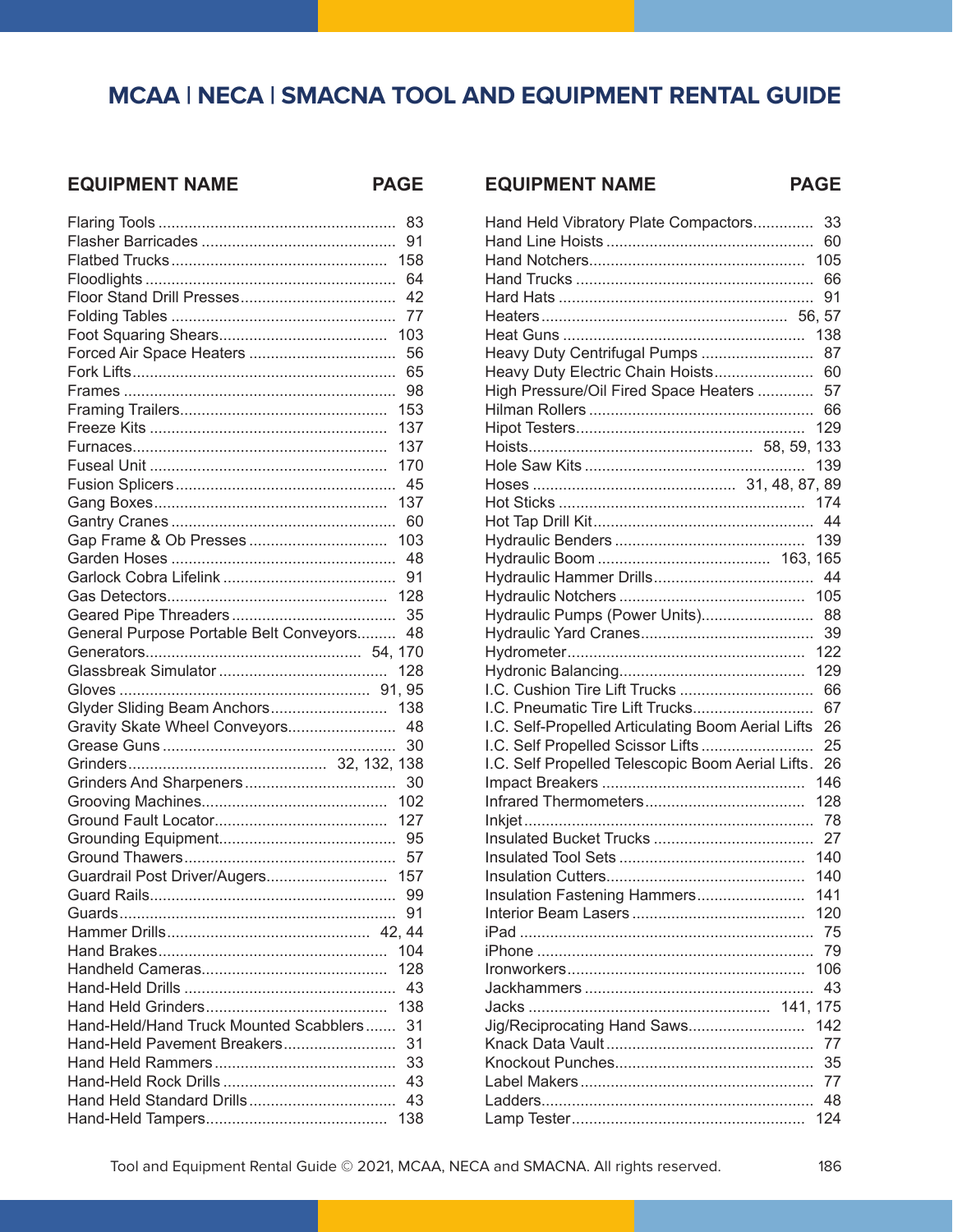## EQUIPMENT NAME PAGE

|                                       | 75  |
|---------------------------------------|-----|
|                                       |     |
|                                       | 77  |
|                                       |     |
|                                       | 142 |
|                                       |     |
|                                       |     |
|                                       | 49  |
|                                       |     |
|                                       |     |
|                                       |     |
|                                       | 91  |
|                                       | 164 |
| Lift Trucks  65, 66, 67, 69, 70, 72   |     |
|                                       | 92  |
|                                       | 92  |
|                                       | 60  |
|                                       |     |
|                                       |     |
| Light System Manhole Connectors 114   |     |
|                                       | 114 |
|                                       | 114 |
|                                       | 129 |
| Lightweight Electric Chain Hoists  61 |     |
|                                       | 31  |
|                                       | 157 |
|                                       |     |
|                                       | 121 |
|                                       |     |
|                                       |     |
| Low-Lift Pallet Type Hand Trucks 68   |     |
| Low-Lift Platform Type Hand Trucks    | 68  |
| Magnetic-Two-Coil Base Drill Presses  | 44  |
|                                       |     |
| Man Hole Safety Railing Barricades 92 |     |
|                                       | 92  |
|                                       | 114 |
| Manhole Ventilation Blower            | 49  |
|                                       |     |
|                                       |     |
|                                       | 107 |
| Manual Torque Screwdriver             | 142 |
|                                       | 142 |
|                                       | 50  |
|                                       | 68  |
|                                       | 143 |
| Mechanical Press Brakes               | 107 |
| Mechanical Squaring Shears            | 107 |
|                                       | 46  |
|                                       |     |

|                                   | 75  |
|-----------------------------------|-----|
|                                   | 77  |
|                                   | 122 |
|                                   | 157 |
|                                   | 77  |
|                                   |     |
|                                   | 75  |
| Multi-Head Duct Notchers          | 108 |
|                                   | 32  |
|                                   | 92  |
|                                   | 78  |
|                                   | 146 |
| Non-Tilt Deck Utility Trailers    | 153 |
|                                   | 105 |
|                                   | 143 |
|                                   | 69  |
|                                   | 174 |
|                                   | 154 |
|                                   | 125 |
| Oil Combustion Test Analyzer      | 129 |
|                                   | 35  |
|                                   | 130 |
|                                   | 80  |
|                                   |     |
|                                   | 80  |
|                                   | 69  |
|                                   | 69  |
|                                   |     |
| Payout Reels And Stands           | 175 |
|                                   | 93  |
| Personal Fall Arrest Systems      | 93  |
| Phase Sequence Indicators         | 130 |
|                                   | 130 |
|                                   | 143 |
|                                   | 144 |
| Pipe and Sewer Leveling Lasers    | 121 |
|                                   | 119 |
|                                   | 83  |
|                                   | 83  |
|                                   | 35  |
|                                   | 81  |
| Pipe Threading & Cutting Machines | 81  |
|                                   | 82  |
|                                   | 144 |
|                                   | 99  |
|                                   | 78  |
|                                   | 166 |
|                                   | 166 |
|                                   | 154 |
|                                   | 164 |

**EQUIPMENT NAME** 

**PAGE**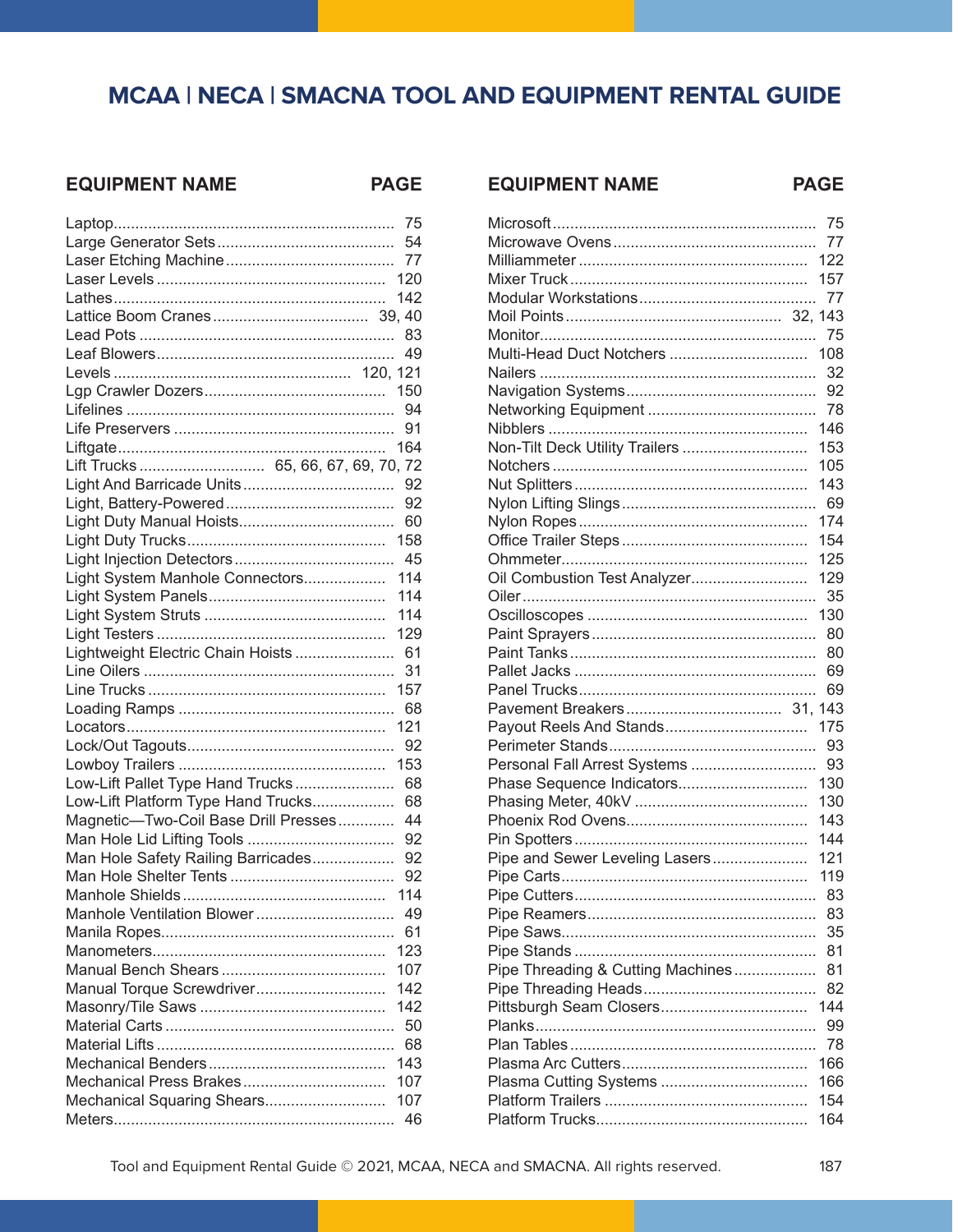#### **EQUIPMENT NAME PAGE**

|                                                    | 78  |
|----------------------------------------------------|-----|
|                                                    | 84  |
|                                                    | 32  |
| Pneumatic Impact Wrenches                          | 32  |
|                                                    | 32  |
| Pneumatic Tire Sit-Down Rider Electric Lift Trucks |     |
| 69                                                 |     |
|                                                    | 154 |
|                                                    | 50  |
|                                                    | 175 |
|                                                    | 50  |
| Portable Blower / Vacuum Systems                   | 50  |
|                                                    | 44  |
| Portable Fans & Circulators                        | 50  |
| Portable Hydraulic Punches                         | 108 |
| Portable Plasma Cutting Systems                    | 166 |
| Portable Reciprocating Air Compressors             | 28  |
| Portable Rotary Screw Air Compressors              | 28  |
|                                                    | 166 |
|                                                    |     |
|                                                    | 130 |
| Powder Actuated Fasteners  108, 137                |     |
|                                                    | 46  |
|                                                    | 36  |
|                                                    | 109 |
|                                                    | 105 |
|                                                    |     |
|                                                    |     |
|                                                    | 129 |
|                                                    | 144 |
| Primary Injection Test Sets                        | 130 |
|                                                    | 78  |
|                                                    | 70  |
|                                                    | 145 |
|                                                    |     |
|                                                    | 27  |
| Push Around Telescopic Boom Aerial Lifts           | 28  |
|                                                    | 70  |
|                                                    | 83  |
|                                                    | 84  |
|                                                    | 84  |
|                                                    | 123 |
|                                                    | 119 |
|                                                    | 145 |
|                                                    | 57  |
|                                                    | 78  |
|                                                    | 93  |
|                                                    | 94  |
|                                                    | 33  |
|                                                    |     |

|                                                 | 122      |
|-------------------------------------------------|----------|
|                                                 | 162      |
| Reciprocating Hand Saws                         | 142      |
|                                                 |          |
|                                                 |          |
|                                                 |          |
|                                                 | 175      |
|                                                 | 175      |
|                                                 | 176      |
|                                                 |          |
|                                                 |          |
|                                                 | 45       |
|                                                 | 88       |
|                                                 | 94       |
|                                                 | 94       |
|                                                 | 109      |
|                                                 | 30       |
|                                                 | 44       |
|                                                 | 43       |
|                                                 | 44       |
|                                                 |          |
|                                                 | 176      |
|                                                 |          |
|                                                 |          |
|                                                 |          |
|                                                 | 61       |
|                                                 | 62       |
|                                                 |          |
|                                                 |          |
|                                                 |          |
|                                                 |          |
| Rotating Beam Grade Control Lasers  121         |          |
| Rough Terrain Hydraulic Cranes  40              |          |
|                                                 |          |
|                                                 | 94       |
|                                                 | 95       |
|                                                 | 95       |
| Rubber Insulating Equipment  95, 145            |          |
| Rubber Insulating Line Hose                     | 145      |
|                                                 | 145      |
|                                                 | 145      |
|                                                 | 90       |
|                                                 | 146      |
|                                                 | 130      |
| Saws 35, 132, 133, 134, 135, 136, 142, 145, 147 |          |
|                                                 | 31       |
|                                                 |          |
|                                                 | 33       |
|                                                 | 25<br>95 |

**EQUIPMENT NAME PAGE**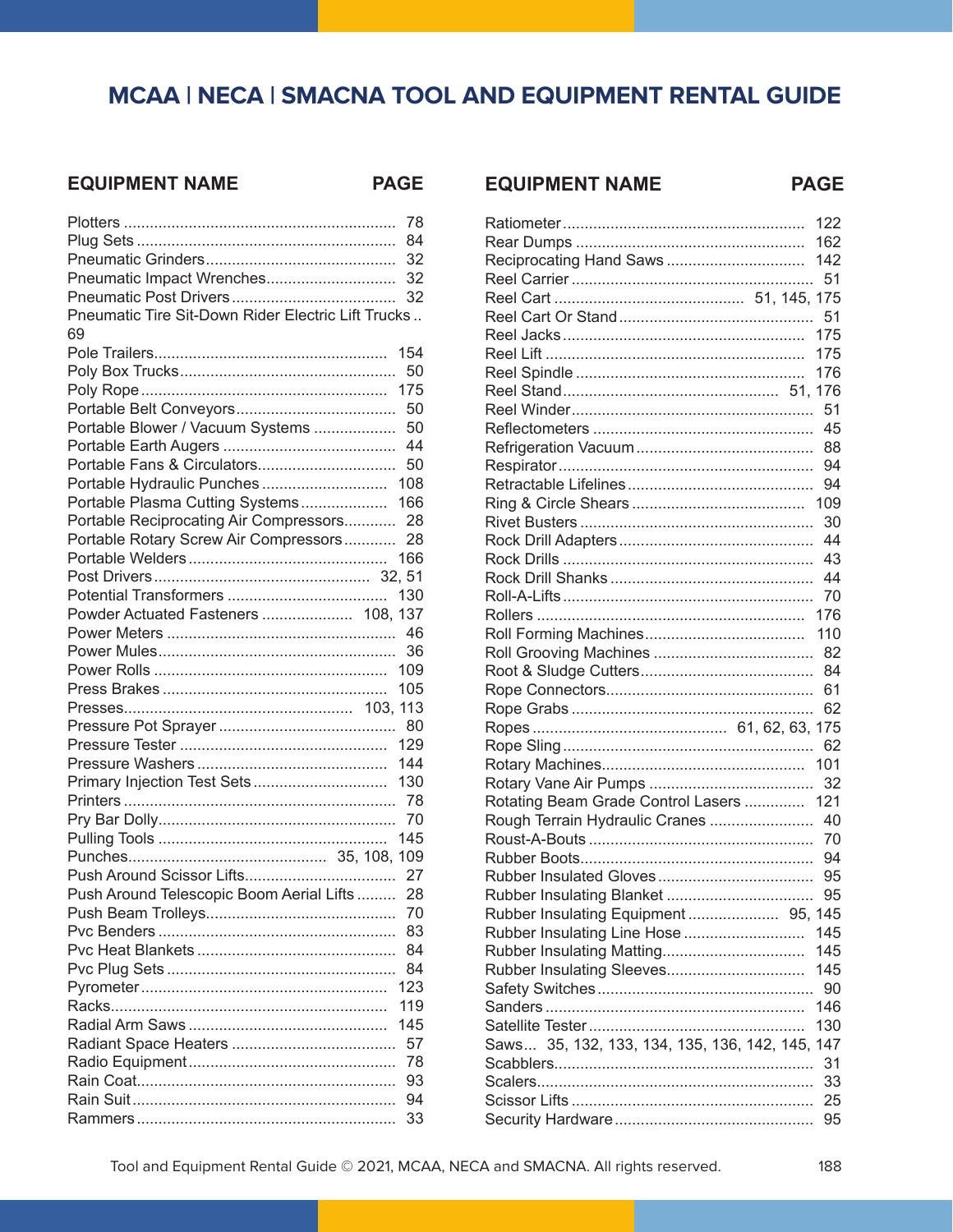#### **EQUIPMENT NAME**

PAGE E

|                                            | 163 |
|--------------------------------------------|-----|
| Self Contained Breathing Apparatus         | 95  |
|                                            | 88  |
|                                            | 154 |
|                                            | 84  |
| Shears 103, 107, 109, 135, 146             |     |
|                                            | 120 |
|                                            | 33  |
|                                            | 119 |
|                                            | 176 |
|                                            | 51  |
| Single Cylinder Vertical Shoring Equipment | 115 |
| Single Impeller Impact Breakers            | 146 |
|                                            | 51  |
|                                            | 52  |
| Skid Steer Loader Attachments              | 118 |
|                                            | 118 |
|                                            | 112 |
|                                            | 33  |
|                                            | 84  |
|                                            | 56  |
|                                            | 79  |
|                                            | 84  |
|                                            | 62  |
|                                            | 146 |
|                                            | 85  |
|                                            | 38  |
|                                            | 131 |
|                                            | 52  |
|                                            |     |
|                                            | 146 |
|                                            | 130 |
|                                            | 96  |
| Spiral Duct Producing Machines             | 113 |
|                                            | 154 |
|                                            | 52  |
|                                            | 167 |
|                                            |     |
|                                            | 115 |
|                                            | 106 |
|                                            | 98  |
|                                            | 163 |
|                                            | 164 |
| Standard Crawler Dozers                    | 151 |
| Standard Drills-Hand Held                  | 45  |
| Standard Field Office Trailers             | 155 |
| Stand-Up Rider Electric Lift Trucks        | 70  |
|                                            | 163 |
|                                            | 146 |
|                                            |     |

**PAGE** 

|                                                | 99  |
|------------------------------------------------|-----|
|                                                | 48  |
| Stock And Dies - Gear Threader                 | 36  |
|                                                | 36  |
| Stock And Dies - Three Way                     | 36  |
|                                                | 123 |
| Storage Cabinet For Flammable Liquids          | 96  |
|                                                | 155 |
|                                                | 120 |
| Straight Mast Rough Terrain Lift Trucks  71    |     |
|                                                | 113 |
|                                                | 113 |
|                                                | 176 |
|                                                | 34  |
|                                                | 123 |
|                                                | 114 |
|                                                | 121 |
|                                                | 168 |
|                                                | 86  |
|                                                | 89  |
|                                                | 57  |
|                                                | 121 |
|                                                | 147 |
|                                                |     |
|                                                | 131 |
|                                                | 163 |
|                                                | 138 |
|                                                | 136 |
| Tank Mounted Air Compressors                   | 29  |
|                                                | 36  |
|                                                | 52  |
|                                                | 53  |
|                                                |     |
|                                                | 72  |
|                                                |     |
| Telescoping Boom Rough Terrain Lift Trucks  72 |     |
|                                                |     |
| Temporary Folding Barricades                   | 96  |
|                                                |     |
|                                                | 38  |
|                                                | 85  |
|                                                | 89  |
|                                                |     |
|                                                | 34  |
|                                                |     |
|                                                | 142 |
|                                                | 155 |
|                                                | 131 |
|                                                | 147 |